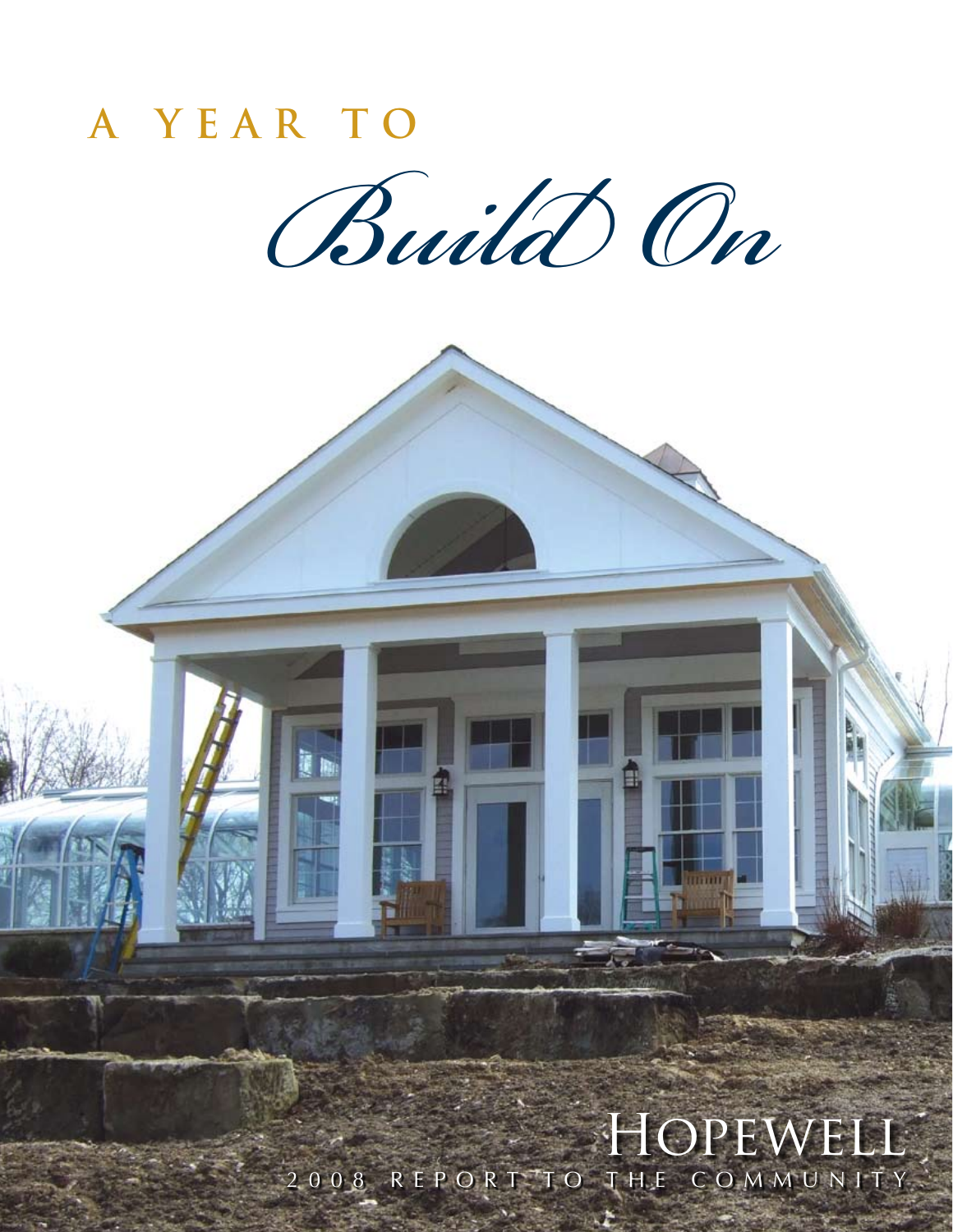

Hopewell

Our Mission is to provide an opportunity for adults with serious mental illness to work toward a more self-reliant and satisfying life through participation in a residential therapeutic farm community.

Hopewell is a therapeutic farm community located in Mesopotamia, Ohio.

Since 1996, our residential program has helped people with schizophrenia, bi-polar disorder and major depression learn to believe in their own potential and develop the necessary skills to successfully manage their mental illness.

We are the only residential mental health facility in Ohio that provides this type of treatment-based, community-centered care.

At Hopewell, meaningful work, involvement in a community focused on healing, medication management and therapy give many residents a sense of belonging and well-being they have never before experienced.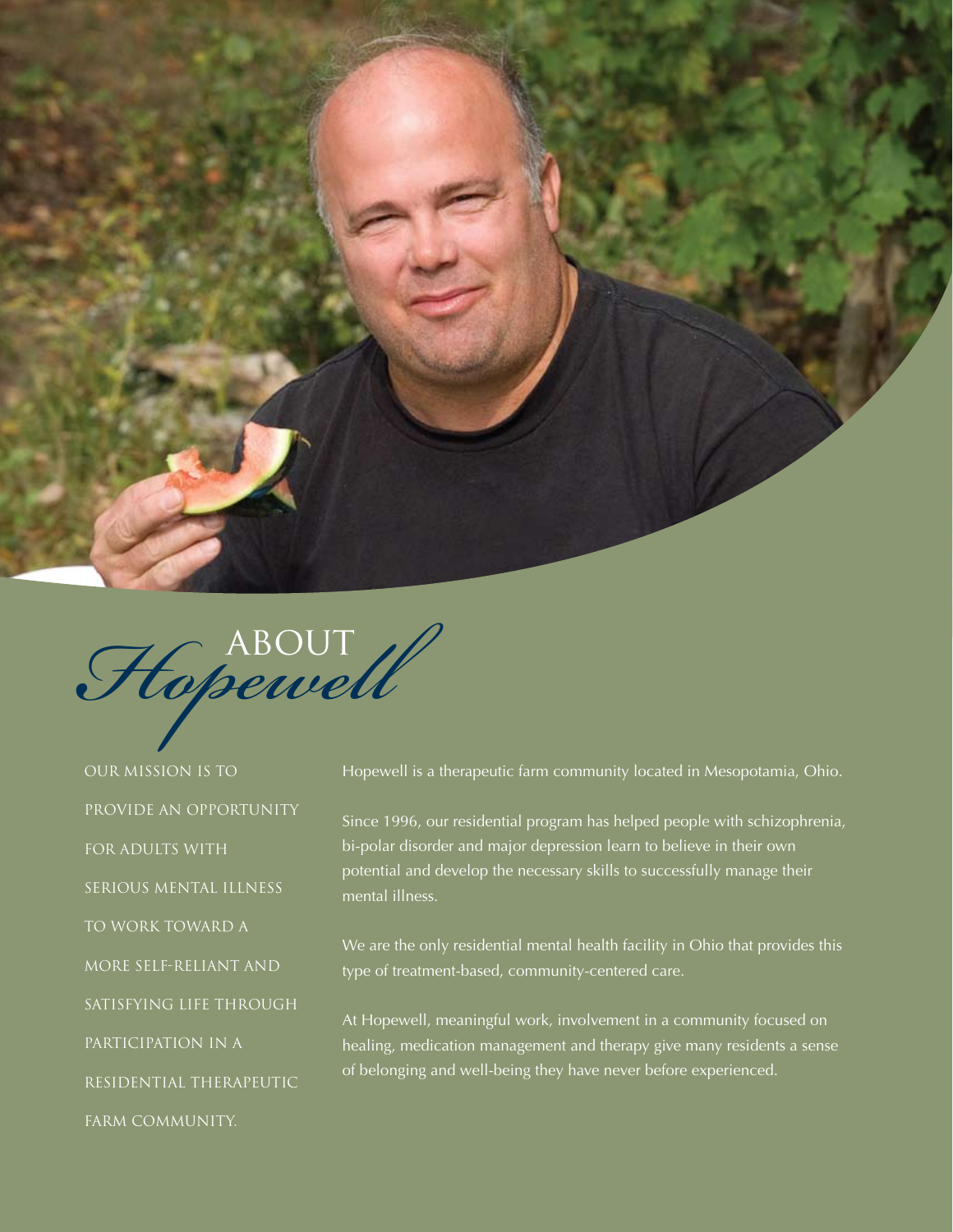

From any perspective, 2008 was a record-setting year.

We reached more people than ever before, started new programs, strengthened a greater number of partnerships and even added a new building, the David Cutler Conservatory, to our campus.

We could not have accomplished this without your support.

In other words, you helped some very special people with a mental illness do something incredible - start new lives and reconnect with the people they love.

This accomplishment is even more significant when you consider the financial impact on our endowment in the fourth quarter of 2008. There will inevitably be financial challenges as families struggle to afford the expense of keeping their family members at Hopewell. Nevertheless, we remain in good shape thanks to the strong leadership of our Board of Directors and staff and the continued generosity of our community of friends.

Thank you for believing in Hopewell and the work we do.

Sincerely,

Susan M. LaPine

President, Board of Directors Executive Director

when R. forgs

Susan M. LaPine **Richard R. Karges, LISW, ACSW** 

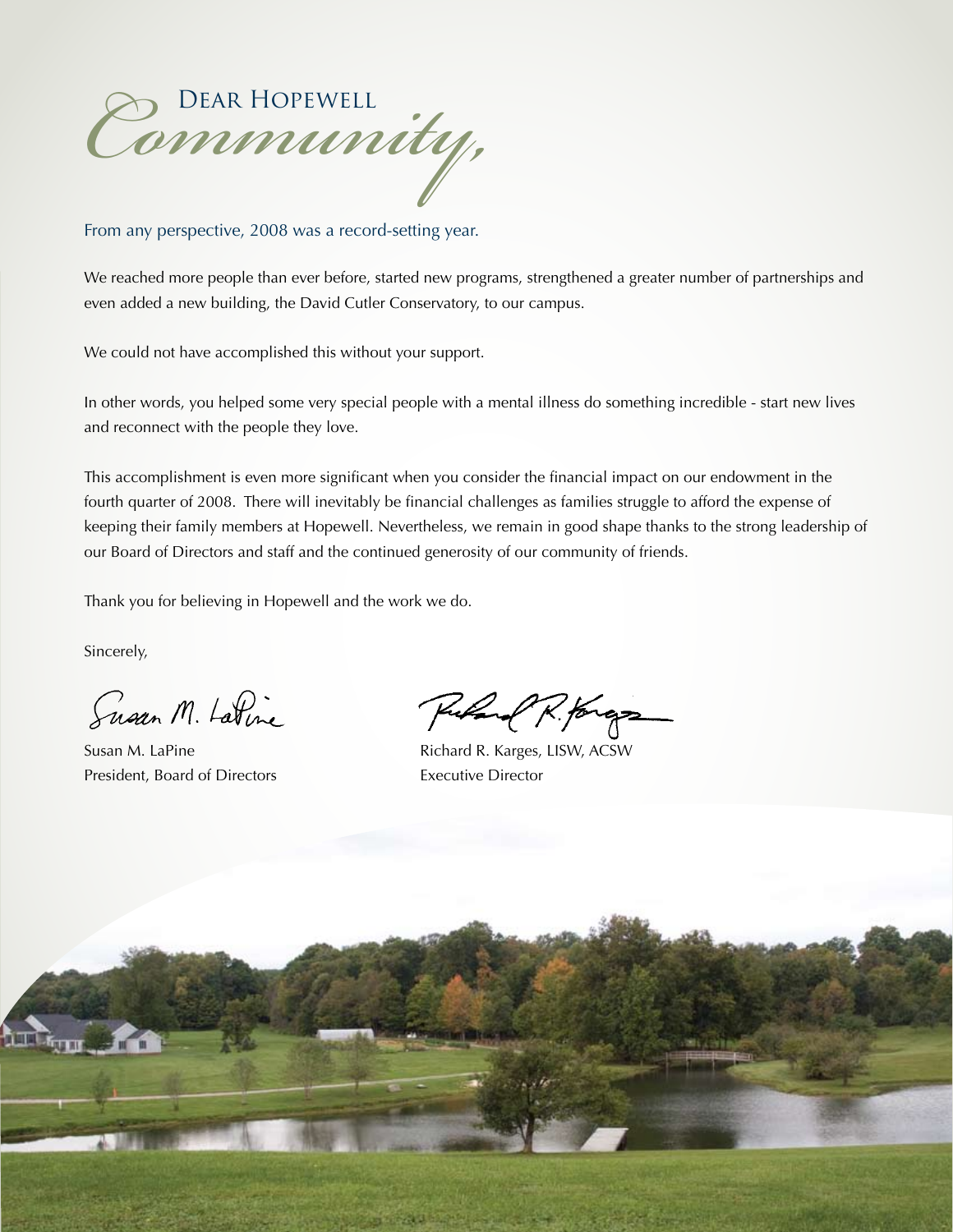

Hopewell provides an effective healing environment for individuals with serious mental illness once acute psychiatric symptoms are stabilized.

We assist the members of the Hopewell community by strengthening their social skills, their emotional competency, and their commitment to medication compliance to enable them to function at their highest level of effectiveness.

In addition to daily staff and resident work crews that keep the farm functioning, programming includes:

- Anger Management
- Dialectical Behavior Therapy
- Creative expression
- Dual diagnosis issues
- Equine Assisted Psychotherapy
- Meditation and spirituality
- Money management
- Music Instruction and performance opportunities
- Independent living skills (planning, shopping, cooking, healthy living)

Off-campus trips give residents the opportunity to experience community life on a greater scale and put into practice many of the skills they learn in Hopewell's safe environment.

In 12 years of serving people with a mental illness, residents have come from the following areas:

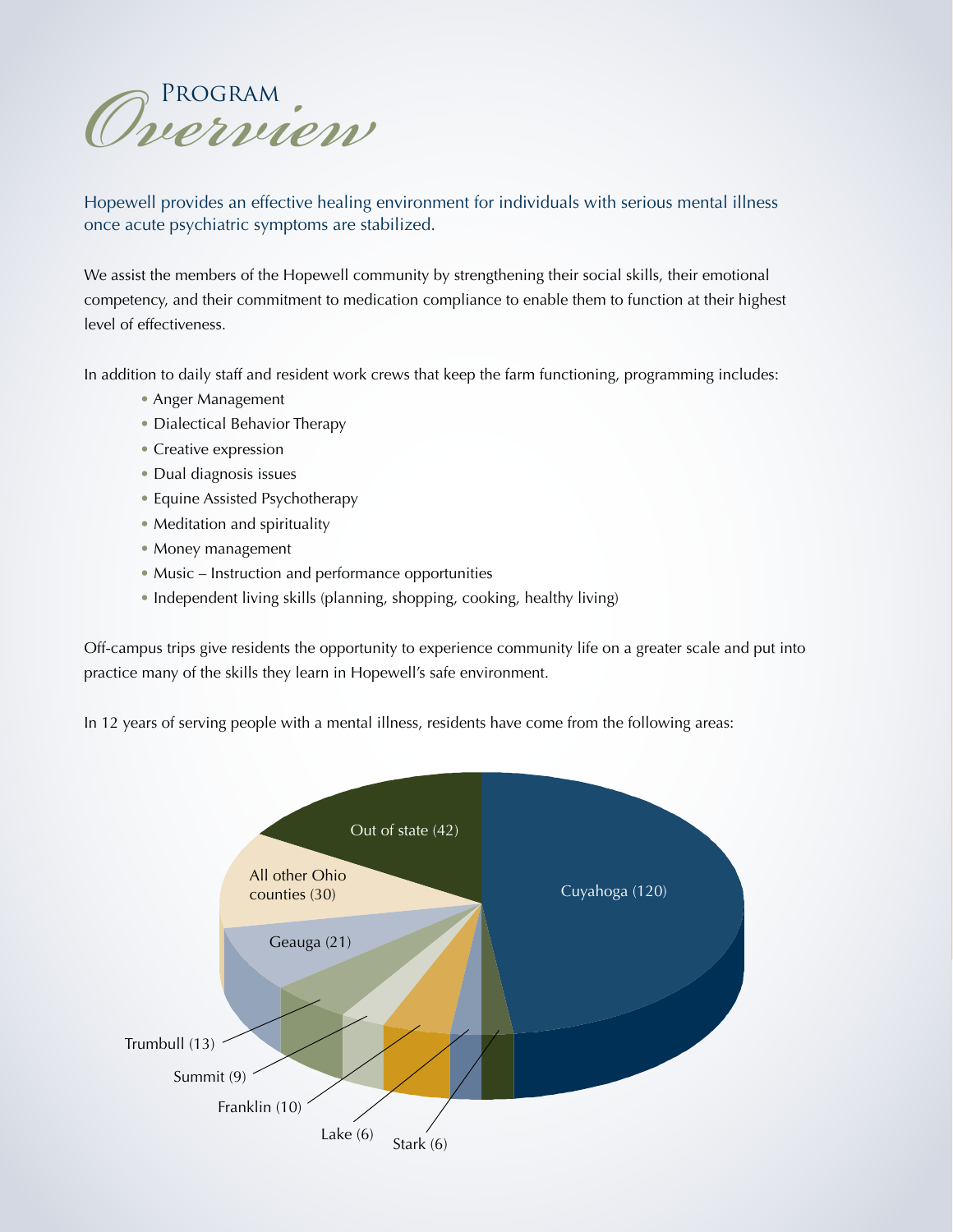*Accomplishments* <sup>2008</sup>

# Exceeded budgeted census and fee revenue

Hopewell's average daily census and projected fee revenue exceeded the 2008 budgeted numbers April through December. The year-end average daily census for 2008 was 35.2 – the highest in Hopewell's history and actual fees exceeded projected fees by \$43,000. This success resulted in another first for the organization – a waiting list of potential residents.

# Expanded focus on farm programming

In 2008, Hopewell refocused our efforts on integrating the farm into our daily program. For the first time in our history, we hired a Farm Manager who not only took ownership of the property, animals, equipment and livestock, but worked closely with our Food Services Manager to improve sustainability.

# Increased government support

Through expanded and consistent outreach to regional county mental health boards, our marketing and admissions team were successful in increasing the number of residents whose treatment was covered by these government funders.

# Served 60 residents

In 2008, Hopewell cared for 60 individuals with serious mental illness. We admitted a record 32 (nearest previous number was 28). The average length of stay for all residents was 7 months. There were 22 residents who were discharged in 2008 and that population's length of stay was 4.6 months.

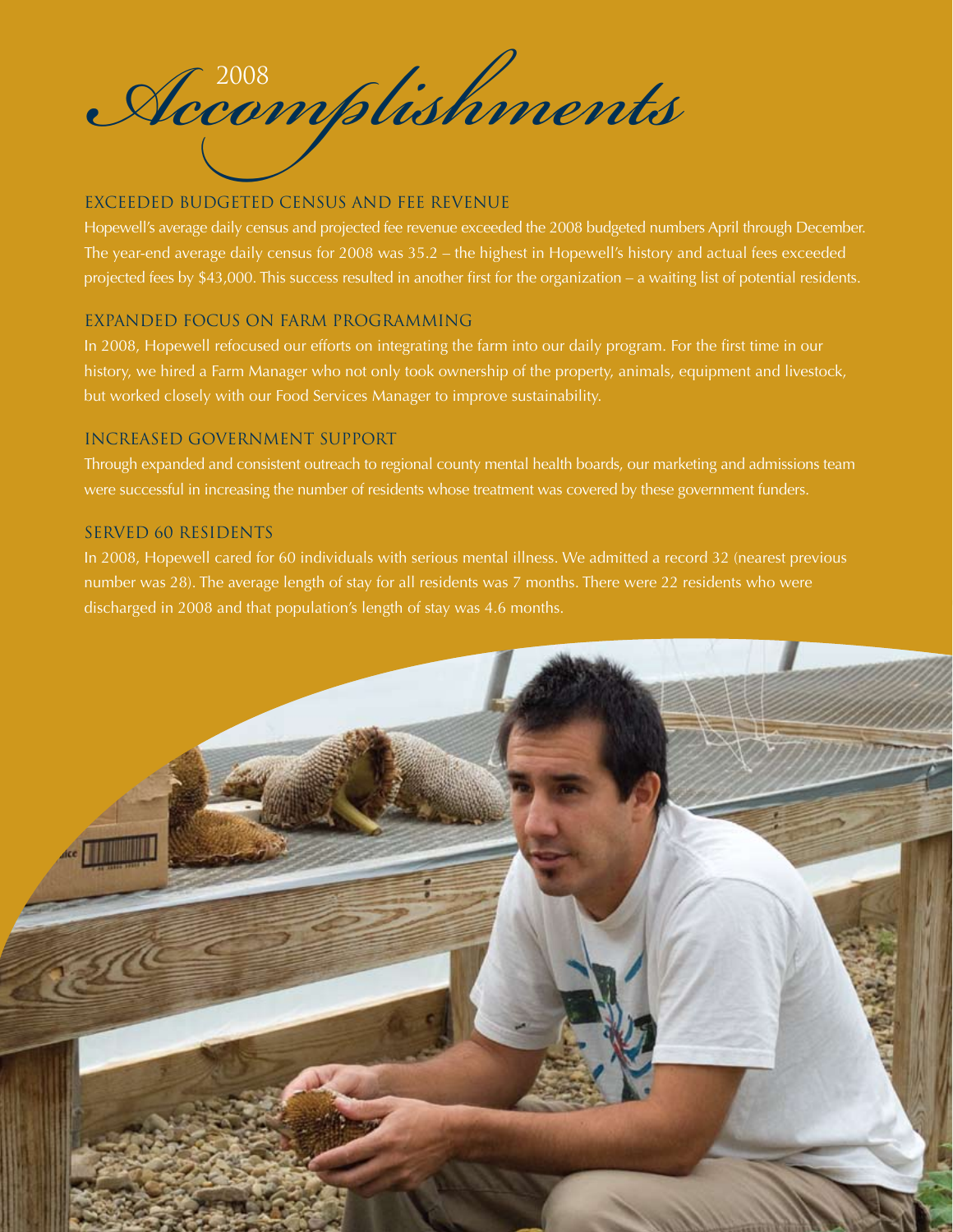

*Financials* <sup>2008</sup>

**Earned + Interest Income + Gains/Losses from investments 34%** 

# REVENUE % OF TOTAL AMOUNT

| 66%                                             | \$829,380    |
|-------------------------------------------------|--------------|
| 167%                                            | \$2.101.050  |
| 16%                                             | \$206.830    |
| <b>Gains/Losses from investments</b><br>$-149%$ | (S1.877.748) |
|                                                 |              |

**Total \$1,259,512** 



**Total \$3,153,135**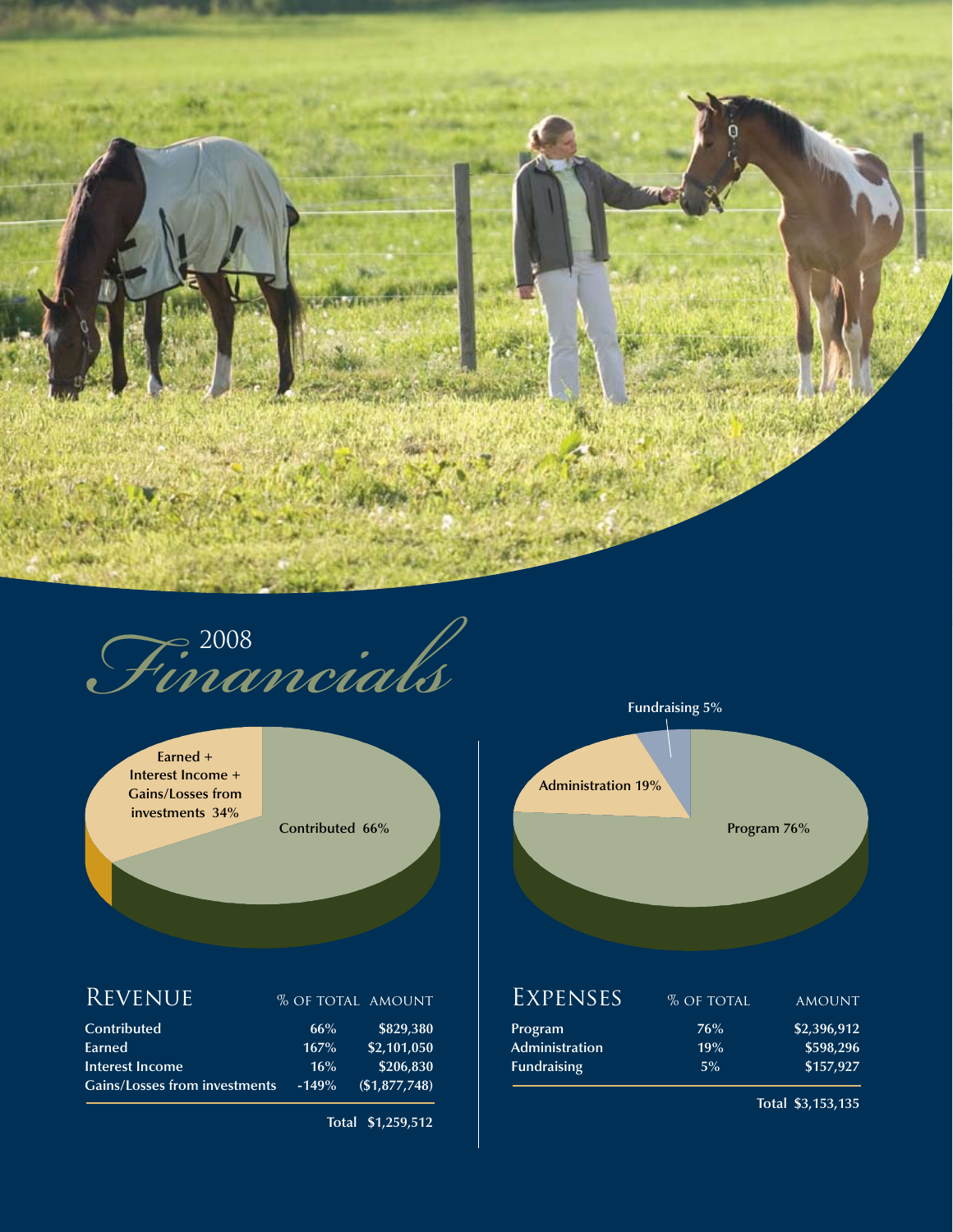*Thank You*

Hopewell's family of donors is a very generous and special group of individuals, corporations and foundations, helping to change the lives of Hopewell residents in 2008. Thank you.

#### The Hopewell

Endowment Fund Mr. and Mrs. Joseph T. Gorman Mrs. Carolyn C. Lampl Mrs. Lucia S. Nash Mr. and Mrs. Robert J. Roth Mrs. Billie H. Steffee Tecovas Foundation Mr. William A. Wortzman

#### PLANNED GIVING

Thank you to the individuals who have remembered Hopewell in their estate plans.

Jane W. Christie Martine V. Conway Morton and Natalie Epstein Mr. and Mrs. Theodore Fabyan Helen and Geofrey Greenleaf Clara T. Rankin Margie Wheeler

#### Clara T. Rankin

FOUNDERS SOCIETY In recognition of 10 years or more of giving.

Mrs. Raymond Q. Armington Kathleen L. Barber Jim Bennett Mr. and Mrs. John J. Bernet Mr. and Mrs. Charles P. Bolton Mrs. Kenyon C. Bolton, Sr. Willis and Martha Boyer Edward and Phyllis Brandon Dr. and Mrs. Jerald S. Brodkey Barbara Brown and Steve Ward Dr. & Mrs. William E. Bruner Mr. and Mrs. Harvey Buchanan Burton D. Morgan Foundation Mrs. Noah L. Butkin J.C. and Helen Rankin Butler Mr. and Mrs. Hugh Calkins Mrs. Ann B. Carter Dr. and Mrs. H. Cascorbi Isabel D. Chamberlin Virginia Osborne Charman Melvin J. Chavinson Mrs. Ellen W. Chinn Alvah Stone and Adele Corning Chisholm Memorial Fund Robert and Jane Clark Mrs. Robert R. Cull Mr. and Mrs. Oliver F. Emerson Mr. and Mrs. Morton G. Epstein Mrs. Morris Everett, Sr. Mr. and Mrs. Theodore Fabyan Dr. and Mrs. Ronald G. Fountain Barbara and Peter Galvin Mr. and Mrs. Rudolph H. Garfield Mr. and Mrs. Richard Garretson

vic and joan gelb Mr. William D. Ginn Mr. and Mrs. A.B. Glickman Mr. and Mrs. Geofrey J. Greenleaf Mr. Robert D. Gries Mrs. Laurence K. Groves Mrs. John A. Hadden, Jr. Mary Louise and Richard Hahn Harry K. Fox and Emma R. Fox Charitable Foundation Iris and Tom Harvie Henry R. Hatch Sally and Oliver Henkel Mr. and Mrs. John F. Herrick Mr. Robert T. Hexter Mrs. Charles Hickox Mr. and Mrs. Robert J. Himler Mr. and Mrs. William M. Hogan III Mrs. Arthur S. Holden, Jr. Mr. and Mrs. John B. Hollister, Jr. Mr. and Mrs. Michael J. Horvitz Mrs. Marguerite B. Humphrey Dr. and Mrs. Scott R. Inkley Mr. and Mrs. Theodore T. Jones Ursula Korneitchouk Mr. and Mrs. J. Andrew Kundtz Mr. and Mrs. Dennis W. LaBarre Hal and Susan LaPine Dr. and Mrs. L. Douglas Lenkoski Dr. and Mrs. Stephen B. Levine Ms. Toby Devan Lewis Mr. and Mrs. Joseph J. Mahovlic Kathryn and John Makley Dr. and Mrs. James Marshall Charles and Susan Marston Mrs. Walter Marting Julien L. McCall Mr. and Mrs. Arch J. McCartney Mr. and Mrs. William C. McCoy Rob and Merry McCreary Mrs. Augustus C. McDaniel Mr. and Mrs. Homer McDaniel Mrs. John S. McLennan Mr. and Mrs. S. Sterling McMillan III Marge and Dan Moore Mrs. Burton D. Morgan Mr. and Mrs. John C. Morley Stephen and Amanda Morris Thomas and Jane Morris Mrs. Werner Mueller NACCO Industries, Inc. Barbara B. Nash Mrs. Lucia S. Nash Ellen and Stuart Neye M. I. Nurenberg and Joanne Klein Chloe Warner Oldenburg Buster and Bob Oldenburg Lydia Bruner Oppmann Mr. and Mrs. William M. Osborne, Jr. Henry Ott-Hansen Mr. and Mrs. Stanley C. Pace Ms. Emily Parkman

Kathy and Jim Pender

**\$10,000 +**

Mr. and Mrs. Claiborne R. Rankin Mrs. Alfred M. Rankin Roger F. and Alison A. Rankin Mr. Peter K. Ranney Donna and James Reid Mrs. Thomas T. Richmond Betty Rose Mr. and Mrs. Robert J. Roth Kit and Ray Sawyer Dr. and Mrs. H. A. Scali Cindy and Rick Schulz Mr. John and Dr. Sally Schulze Daniel E. Schweid, MD & Carolee K. Lesyk, Ph.D. Mrs. Gretchen Smith Becky and Jeff Smythe Peter and Bridget Steck Mrs. James D. Stevenson Mr. and Mrs. John K. Sullivan Franny and Seth Taft Bill and Edie Taft Mr. Nelson S. Talbott Margaret G. Taplin The Cleveland Foundation The Edward A & Catherine L Lozick Foundation The Elisabeth Severance Prentiss Foundation The George W. Codrington Charitable Foundation The Kelvin & Eleanor Smith Foundation The Murch Foundation Margaret Tippit Mr. Lyman H. Treadway III Karin and Jordan Truthan Susan and John Turben Foundation Mr. Tinkham Veale II Dr. and Mrs. T.R. Warm Mr. and Mrs. David I. Warren Mark Warren and Lisa Lystad Dr. and Mrs. Marvin Wasman Judy and Dan Weidenthal Pysht Fund Mr. William A. Wortzman N. Zaworski

Mr. and Mrs. Alfred M. Rankin, Jr.

Bruce Rankin

#### ANNUAL FUND

Contributions to the Annual Fund are essential to Hopewell's ability to offer quality programming and financial assistance to our residents.

Abington Foundation Caroline B. Emeny CLAT Harry K. Fox and Emma R. Fox Charitable Foundation The Louise H. and David S. Ingalls Foundation Ms. Toby Devan Lewis

Mayer-Haber Memorial Fund of the Cleveland Foundation The Elisabeth Severance Prentiss Foundation Mrs. Alfred M. Rankin The Kelvin & Eleanor Smith Foundation George B. Storer Foundation, Inc.

#### **\$5,000 - \$9,999**

The George W. Codrington Charitable Foundation Henry L. Hillman Foundation George M. and Pamela S. Humphrey Fund Elizabeth F. McBride Julien L. McCall The Murch Foundation The Edwin D. Northrup II Fund Mr. and Mrs. Alfred M. Rankin, Jr. Bruce Rankin Donna and James Reid Betty T. and David M. Schneider Margaret G. Taplin The Raymond John Wean Foundation

**\$2,500 - \$4,999** Anonymous (1) The Cleveland Foundation Mr. and Mrs. John C. Morley The Elizabeth and Ellery Sedgwick Fund Dr. Mary June Wall

#### **\$1,000 - \$2,499**

Bicknell Fund Pat and Bill Butler Alvah Stone and Adele Corning Chisholm Memorial Fund Mary and Bill Conway Robert R and Gay C Cull Family Foundation David S. Dickenson II Corinne L. Dodero Trust for the Arts & Sciences Mr. Anthony J. Drew Mr. and Mrs. Morton G. Epstein Mr. and Mrs. Frederick P. Floyd Mr. and Mrs. Richard J. Frenchie Mr. and Mrs. Geofrey J. Greenleaf Mrs. John A. Hadden, Jr. Sally and Oliver Henkel Mrs. Charles Hickox Mr. and Mrs. Michael J. Horvitz Mr. and Mrs. Joseph P. Keithley Harvey and Norma Kotler Mr. and Mrs. Dennis W. LaBarre Hal and Susan LaPine Dr. and Mrs. L. Douglas Lenkoski The G.R. Lincoln Family Foundation The Edward A & Catherine L Lozick Foundation Drs. Adel Mahmoud and Sally Hodder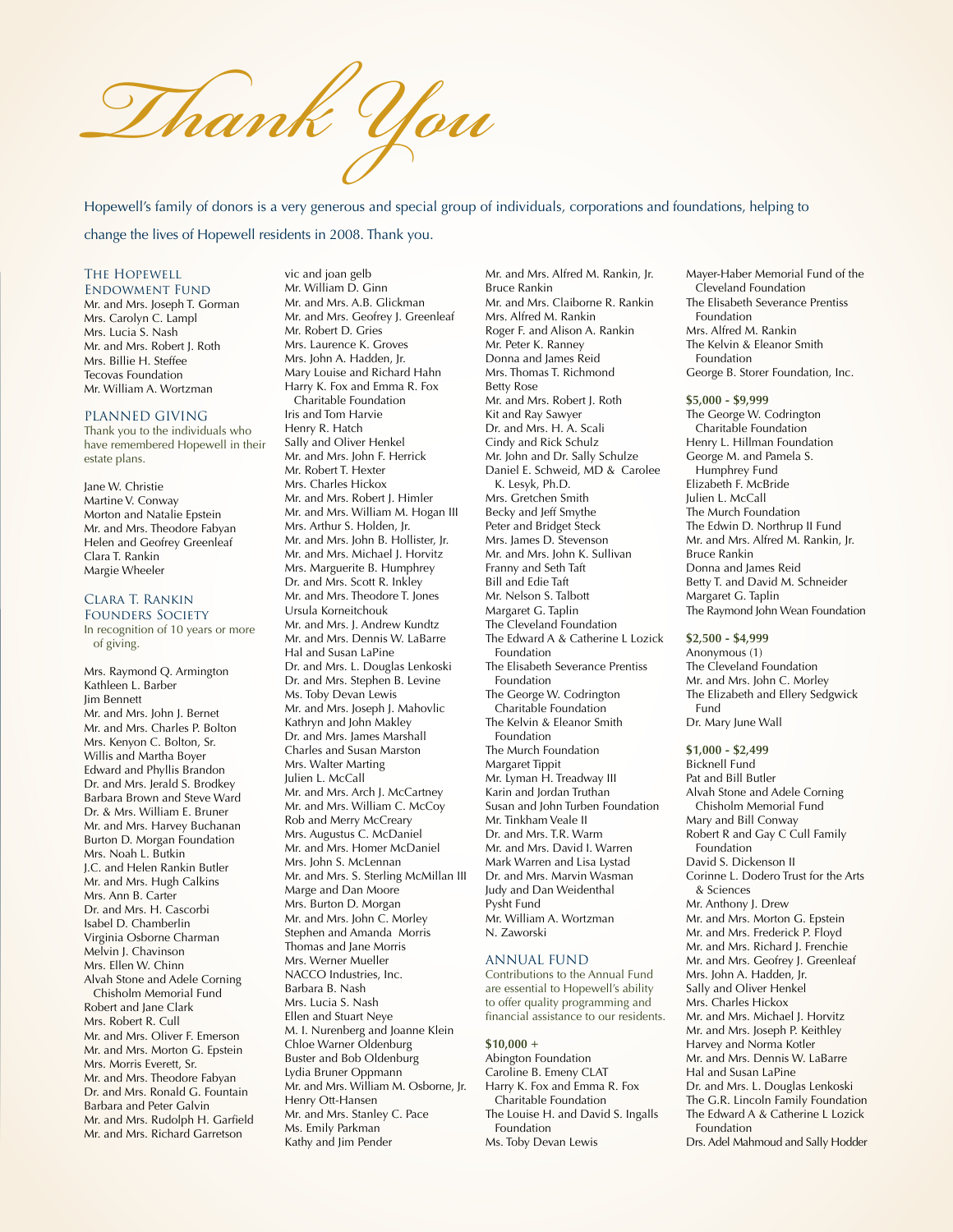Mr. and Mrs. Joseph J. Mahovlic Kathryn and John Makley Dr. Nancy Clay Marsteller Mr. and Mrs. Homer McDaniel Ms. Suzanne Morgan John P. Murphy Foundation NACCO Industries, Inc. Barbara B. Nash Mr. and Mrs. Stanley C. Pace Kathy and Jim Pender Mr. and Mrs. Claiborne R. Rankin Roger F. and Alison A. Rankin RIG III Family Foundation Mr. and Mrs. Ronald L. Schumann The Sears-Swetland Family Foundation The Dudley P. & Barbara K. Sheffler Foundation Catherine and J.D. Sullivan The Triple T Foundation Karin and Jordan Truthan The Veale Foundation Dr. Cynthia S. Vrabel and Dr. Matthew M. Vrabel Mr. and Mrs. Philip Wasserstrom The Allayne & Douglas Wick Foundation Mr. William A. Wortzman Mr. and Mrs. Kenneth Zeisler **\$500 - \$999** Mr. and Mrs. A. Edward Albert Mrs. Raymond Q. Armington Drs. Nathan and Sosamma Berger Mrs. Robert M. Biggar, Sr. Mr. William P. Blair III Dr. and Mrs. Jerald S. Brodkey Barbara Brown and Steve Ward Mrs. Morris Everett, Sr. Mr. and Mrs. Theodore Fabyan Mr. and Mrs. Rudolph H. Garfield Mr. William D. Ginn Sally Griswold Dr. and Mrs. James P. Guerrieri Mr. and Mrs. Joseph D. Harnett Mrs. Edith F. Hirsch Mr. and Mrs. Hadlai A. Hull Mr. and Mrs. George M. Humphrey II Mr. Henri Pell Junod, Jr. Mr. and Mrs. Arthur J. Lafave, Jr. David and Inez Myers Foundation, Cleveland, Ohio Mr. and Mrs. William M. Osborne, Jr. The Roth Pharmacy Group Mr. and Mrs. Robert J. Roth Daniel E. Schweid, MD & Carolee K. Lesyk, Ph.D. Laura and Mike Shannon Ms. Kim Sherwin Mr. and Mrs. Morton S. Smith Mr. and Mrs. John K. Sullivan The Nelson Talbott Foundation Mr. and Mrs. John J. Tanis Margaret Tippit Steve and Penni Weinberg Mr. and Mrs. John D. Wheeler Mr. and Mrs. Alton W. Whitehouse

#### **\$250 - \$499**

Mr. and Mrs. Thomas W. Adler Barbara and Bruce Akers William H. and Jeanne G. Belden Philanthropic Fund Mrs. Kenyon C. Bolton, Sr. Mr. Robert W. Briggs Jeanette and Glenn Brown Mr. and Mrs. Harvey Buchanan

J.C. and Helen Rankin Butler Martha and Randy Carson Leigh and Mary Carter Virginia Osborne Charman Grant and Jennifer Dinner The Forhan Family Foundation Stephen and Lisa Geber Mr. Jerold L. Goldman Mr. and Mrs. Sheldon Goodman Steve and Mary Graves Family Foundation Henry R. Hatch Mr. Robert T. Hexter Mrs. Arthur S. Holden, Jr. Mrs. Marguerite B. Humphrey Mr. Charles F. Jenkins Richard and Megan Karges Elizabeth Kelley Bob and Elayne Kwait Tamar Maltz Dr. and Mrs. James Marshall Rob and Merry McCreary Mr. and Mrs. Stanley A. Meisel Jean W. Moseley Henry Ott-Hansen Jane and Jon Outcalt Pysht Fund Mrs. Frederick C. Robbins Barbara S. Robinson Miriam and Melvin Rosenthal Cindy and Rick Schulz Jeff Scott Mr. Lyman H. Treadway III Mr. and Mrs. William O. Tuttle Judy and Dan Weidenthal Marshall and Lind Wright **\$100 - \$249** Anonymous (1) Richard and Janet Aach Mr. and Mrs. Thomas R. Abel David and Devra Adelstein Dick and Joan Ainsworth Ancora Mr. and Mrs. Albert A. Augustus Les Ballard, MD Kathleen L. Barber H. William Beechler

Ms. Amy V. Bennett and Mr. Justin Simons Mr. and Mrs. James L. Biek Mr. and Mrs. Peter B. Billington Marlene and Harold Blumenthal Mr. and Mrs. James C. Boland Mr. and Mrs. Charles P. Bolton Mr. and Mrs. Kenyon C. Bolton III Willis and Martha Boyer Mr. and Mrs. Gabor S. Brachna Edward and Phyllis Brandon Tom and Louise Brick Mr. and Mrs. William H. Carpenter Jane W. Christie Robert and Jane Clark Michael A. Clegg Mr. Franklin R. Cohen Mr. and Mrs. Charles P. Cooley Dr. and Mrs. Richard B. Corradi Mr. and Mrs. David A. Cowan Christine Cowan-Gascoigne Mr. and Mrs. Peter W. Danford Mr. and Mrs. William Day Mr. and Mrs. Edward H. deConingh, Jr. Mr. and Mrs. Rick Doody Mrs. Millicent Driver Mr. and Mrs. Robert Dubicki

Mr. and Mrs. Oliver F. Emerson Howard Epstein, MD and Gregg Levine Phyllis H. Evans Beverly Ludwig and Stanley M. Fisher Dr. and Mrs. Ronald G. Fountain vic and joan gelb Helen and Bob Gelbach Elizabeth N. Gersten, MD Richard and Kathy Goldman Tom Goodman Richard and Ann Gridley Mr. Robert D. Gries Mr. and Mrs. Harley I. Gross Mary Louise and Richard Hahn Mr. and Mrs. John C. Harris Clark Harvey and Holly Selvaggi Mr. and Mrs. David G. Heiman Mr. and Mrs. Peter S. Hellman Ms. Lorelei M. Hertvik Mrs. Roland Hill Mr. and Mrs. Robert J. Himler Mr. and Mrs. William M. Hogan III Mr. Martin R. Hoke Mr. and Mrs. Douglas M. Horner Marcy and Richard Horvitz Foundation Mr. and Mrs. James H. Hoyt Samuel W. Hughes Dr. and Mrs. Scott R. Inkley E.T. Jeffery Foundation Mrs. Brooks M. Jones JTO, Inc. Mr. and Mrs. Richard R. Kaiser Marjorie R. Karges Stephen and Pam Keefe Mrs. Walter C. Kelley Nina Klein, MD Knights of Columbus Sue Ellen and Jeffrey Korach Mr. and Mrs. Ewald E. Kundtz, Jr. Mr. and Mrs. J. Andrew Kundtz Todd and Carol Kwait Angela Lawrence Bertram and Alice Lefkowich Dr. and Mrs. Stephen B. Levine Ms. Judy Lewis Dr. and Mrs. Hans Luders Ms. Jean C. Mackenzie Dr. M. E. Maguire and R. A. Macedonio April Mapes Ms. Leslie M. Mapes and Mr. Justin T. Rogers Alan Markowitz and Cathy Pollard Martha Rogers Marsh Mrs. Walter Marting Mr. and Mrs. Arch J. McCartney Mr. and Mrs. William C. McCoy Mr. and Mrs. Christopher J. McKenna Mrs. John S. McLennan Ms. Mary P. McWatters Mr. and Mrs. Henry L. Meyer III Mr. and Mrs. William Miller II Harriet and Mel Morris Thomas and Jane Morris Warren and Betsi Morris Scott and Margaret Mueller Mr. and Mrs. Latham W. Murfey III M. I. Nurenberg and Joanne Klein Buster and Bob Oldenburg Dr. and Mrs. Gary T. Pagano Pamela J. Plott

Mr. S. Stuart Eilers

Mr. and Mrs. Richard W. Pogue Mr. and Mrs. Thomas A. Quintrell Drs. Robert and Peggy Ratcheson Mr. and Mrs. John M. Reed Mr. and Mrs. Tom Rericha Mrs. Robert Rhode Mr. and Mrs. Charles T. Riehl Rob and Trish Risman Dr. and Mrs. David A. Rodgers Betty Rose Mr. and Mrs. Neil T. Ruddock Ryan Heating, Cooling and Plumbing Inc. Franz and Beth Sauerland Mr. Michael A. Schumann Mr. Mark Schwartz and Dr. Bettina Katz Mr. and Mrs. Henry E. Seibert IV Drs. Jerry and Linda Shuck Mr. and Mrs. Robert F. Sposito Peter and Bridget Steck Mrs. James D. Stevenson Mr. and Mrs. James R. Stover Robert and Chary Sundstrom Mrs. Lorraine S. Szabo Joe and Susanne Teague Anne Marie Kollander and Mark W. Teague Mr. and Mrs. Ronald J. Todaro Mr. Richard Tomko Mr. and Mrs. Randy G. Verner Mrs. Clare R. Walker Mr. and Mrs. James C. Wallace Dr. and Mrs. T.R. Warm Mark Warren and Lisa Lystad Dr. and Mrs. Marvin Wasman Gail and Edward Weintraub Mort Weisberg Jerome F. Weiss Mr. and Mrs. Richard J. Welder Ms. Carol M. Wellman Diane and Edward Welsh Mr. and Mrs. Dickson Whitney, Jr. Ed Wortzman Alan D. and Gloria Wright Nancy and Daniel Zavelson N. Zaworski Susan and Marc Ziegler Stephen and Wendy Zinn

#### **Up to \$100**

Mr. and Mrs. Steven A. Arnold John and Susan Bazyk Leigh Bennett Mr. and Mrs. Charles A. Bittenbender Hyatt and Brian Bolden Dr. & Mrs. William E. Bruner Frances and Peter Buttenheim Mr. and Mrs. Hugh Calkins Dr. and Mrs. Charles M. Carr Dr. and Mrs. H. Cascorbi Mr. and Mrs. Lucien H. Case Melvin J. Chavinson Mr. and Mrs. Martin P. Coughlin Mrs. Jean G. Daniel Charles and Abbie Daroff John and Kimberly Ertz Ms. Carol G. Evans and Mr. Bruce D. Evans Drs. John and Elizabeth Feighan R & V Fiordalis Don and Flo Fitzgerald Margaret Ann Freer Betty R. Friedlander Barbara and Peter Galvin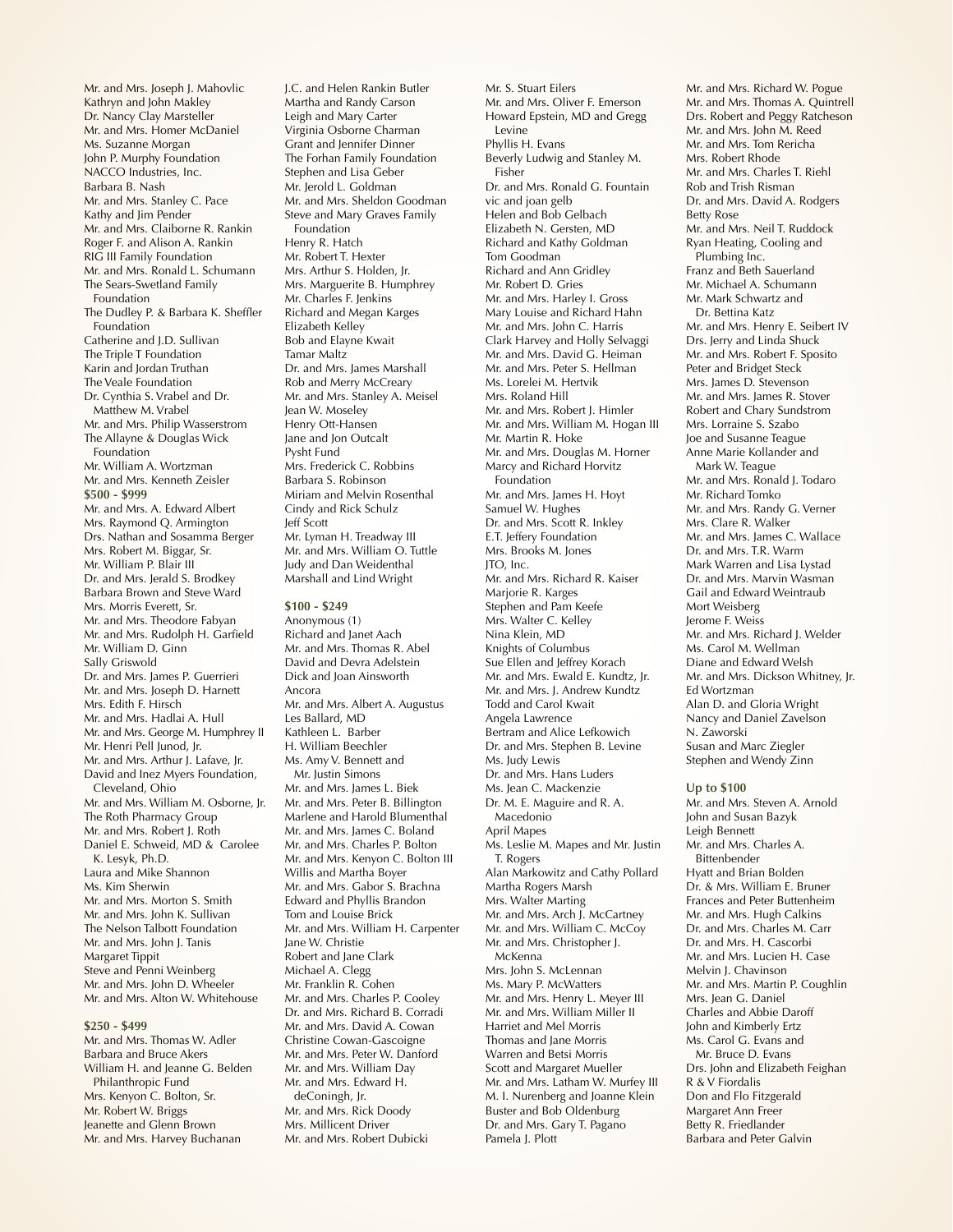Mr. and Mrs. Richard Garretson Ms. Maureve Goldhamer GoodSearch Mr. and Mrs. Brent R. Grover Mr. and Mrs. Joseph A. Hahn Ms. Marcia G. Handke Iris and Tom Harvie Mr. and Mrs. W. Farley Helms Dr. and Mrs. Robert E. Hermann IBM Mr. Larry Isard Mr. and Mrs. David M. Jaffe Sharon and Larry Kahn Mr. and Mrs. Scott B. Kaplan Mr. and Mrs. Gary R. Karges Barbara Kaufman, MD Ms. Linda Z. Kelly Terri and Stuart Kline Hershel and Maxine Koblenz Marilyn and Chris Langmack Kathy Keare Leavenworth Dr. Albert C. Leizman Dr. Richard Lightbody Patricia H. Lineberger J.P. LiPuma and V.E. Girvan-LiPuma Mr. Emilio Llinas Lynda and Charlie Mayer Mrs. Gordon C. Meacham Ms. Kathleen J. Mechir and Mr. Regis Garrity Allen and Ruth Miller William A. and Margaret N. Mitchell Mr. and Mrs. David B. Moore Mr. Edwin R. Motch III NAMI-Greater Cleveland Lydia Bruner Oppmann Ms. Emily Parkman Ms. Pamela L. Pyles-Patterson Ms. Joan M. Reifman and Family Mr. and Mrs. Greg Reynolds Charles and Maxine Rosenbaum Kit and Ray Sawyer Dr. and Mrs. Richard C. Schmidt Mr. and Mrs. Ralph Seed

Mr. and Mrs. Roger E. Seefeld Mr. and Mrs. Harlan E. Sherman Dan and Anne Skowronski Ms. Marion S. Smith Ms. Marjorie R. Stern Ms. Sherrie Stouffer Ms. Anne Sweeney Franny and Seth Taft Bill and Edie Taft Mr. and Mrs. F. Jerome Tone III Mr. and Mrs. Richard B. Yanek Mr. and Mrs. John Cremer Young Steven and Kyan Zeller

#### IN-KIND GIFTS AND SERVICES

Academy Graphic Communication, Inc. Mr. and Mrs. James L. Biek Blue Eyed Souls Mr. and Mrs. Harvey Buchanan Cleveland Botanical Garden Cleveland Zoological Society Esperanza Threads EuroUSA Gander Mountain Geauga County YMCA Good Nature Organic Lawncare Graphic Repros Heinen's Lasting Impressions Event Rentals L'Nique Mr. and Mrs. Gary R. Karges Mr. and Mrs. Richard Kawalek Mr. and Mrs. Kenneth J. Klinker The Lerner Foundation Dr. and Mrs. John T. Makley Martines' Antiques Ms. Rachael E. McLaughlin Mrs. Barb Morgan

NAC Technologies NACCO Industries, Inc. Nature Center at Shaker Lakes New Image Photography Ms. Molly M. Nook Patio, Deck & Hearth Shop Justin T. Rogers Mr. and Mrs. Joseph Scaminace Mr. Robert G. Snow II Spice of Life Catering Co. Mr. and Mrs. Jordan A. Truthan Vincent Lighting Mr. and Mrs. Richard J. Welder The Wortzman Company

### HONORARY & MEMORIAL **GIFTS**

**In honor of Ellen Cohen's election to Texas State Representative** Betty R. Friedlander

**In honor of Sally and Sandy Cutler** Mr. and Mrs. Peter S. Hellman

**In honor of Marj Dickson** Karin and Jordan Truthan

**In honor of Charles and Helen Dolan** Karin and Jordan Truthan

**In honor of Mort Epstein** H. William Beechler Mr. and Mrs. Brent R. Grover Mr. and Mrs. Harlan E. Sherman Mr. and Mrs. Morton S. Smith

**In honor of William Ginn** Mrs. Walter C. Kelley

**In honor of Rick Karges and the Board of Directors** Ms. Amy V. Bennett and Mr. Justin Simons

**In honor of Harvey Kotler** Sue Ellen and Jeffrey Korach Gail and Edward Weintraub

**In honor of John L. Lasick** Mr. and Mrs. W. Farley Helms

**In honor of Dr. Douglas Lenkoski** Miriam and Melvin Rosenthal

**In honor of Doug Lenkoski and Harvey Kotler** Hershel and Maxine Koblenz

**In honor of Mary Kathryn Makley** Mrs. Alfred M. Rankin

**In honor of Leslie Mapes** Ms. Maureve Goldhamer

**In honor of Peg Morgan** Steve and Mary Graves Family Foundation

**In honor of Clara Rankin** Mr. and Mrs. Thomas R. Abel Frances and Peter Buttenheim J.C. and Helen Rankin Butler Stephen and Lisa Geber Mrs. John A. Hadden, Jr. Sally and Oliver Henkel Martha Rogers Marsh Mr. and Mrs. William C. McCoy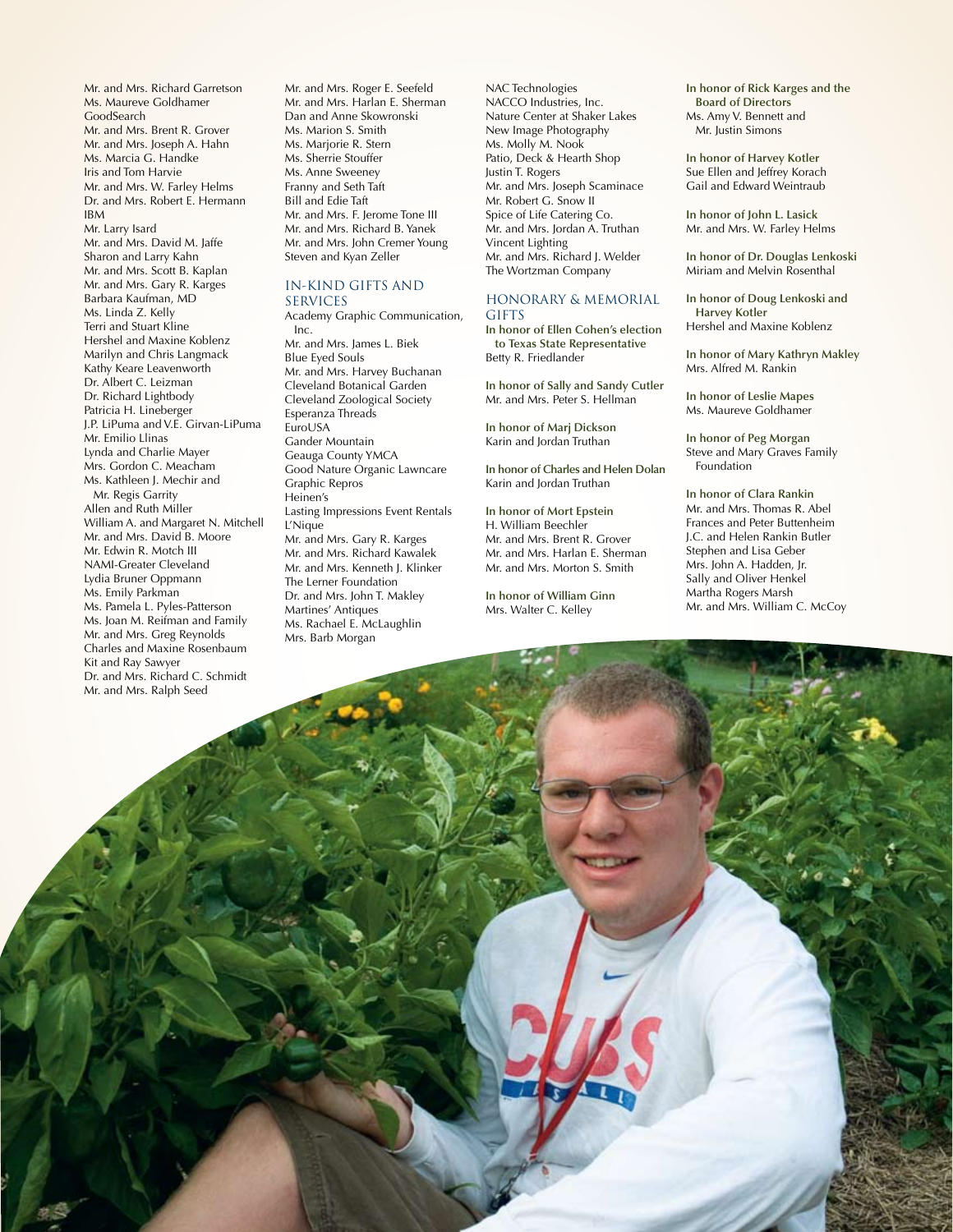Mrs. Gordon C. Meacham Lydia Bruner Oppmann Mr. and Mrs. John K. Sullivan Mr. and Mrs. John J. Tanis Steven and Kyan Zeller

**In honor of The Rankins** Mr. and Mrs. James H. Hoyt

**In honor of Miss Kathleen Rodgers** Mrs. Clare R. Walker

**In memory of Allan C. Schinagle** Karin and Jordan Truthan

**In honor of Dan Stanard and Marian Philips** Mr. and Mrs. Richard J. Welder

**In honor of Peter Steck** R & V Fiordalis

**In honor of Juli Sundstrom** Robert and Chary Sundstrom

**In honor of Jeffrey Suskin** Mark Warren and Lisa Lystad

**In honor of Susan LaPine's Leadership** Charles and Maxine Rosenbaum

**In honor of Susan and Hal LaPine** Beverly Ludwig and Stanley M. Fisher

**In memory of Jimmy Chandler** April Mapes

**In memory of David Cutler** Martha and Randy Carson Mr. and Mrs. Peter S. Hellman Ms. Lorelei M. Hertvik Mr. and Mrs. Roger E. Seefeld Mr. and Mrs. James R. Stover

**In memory of Robert Delvichio** Nancy and Daniel Zavelson

**In memory of Timothy Geier** Ancora Mr. and Mrs. Steven A. Arnold Mr. S. Stuart Eilers John and Kimberly Ertz Don and Flo Fitzgerald Ms. Marcia G. Handke Mr. and Mrs. Richard R. Kaiser Dr. Nancy Clay Marsteller Mr. and Mrs. David B. Moore Mr. and Mrs. John M. Reed Ms. Joan M. Reifman and Family Ms. Marion S. Smith

**In memory of Ralph H. Gibbon** Jane W. Christie

**In memory of Roland S. Hill** Mrs. Roland Hill

**In memory of Alvin H. Karges** Marjorie R. Karges Mr. and Mrs. Charles T. Riehl

**In memory of Kevin W. Karges** Richard and Megan Karges Mrs. Robert Rhode

**In memory of Peter Keefe** Stephen and Pam Keefe

**In memory of George X. Mechir** JTO, Inc. Ms. Kathleen J. Mechir and Mr. Regis Garrity

**In memory of Caroline Emeny Taylor**

Ms. Mary P. McWatters

**In memory of Ernie Wagley, Jr.** R & V Fiordalis

**In memory of Roy Welder** Mr. and Mrs. Richard J. Welder

SUMMER SOLSTICE

**Leading Sponsor** Sterling, A National City Company

**Gold Sponsor - \$10,000** The Lerner Foundation

**Silver Sponsor - \$5,000** Cleveland Clinic Mrs. Alfred M. Rankin

#### **Sponsor - \$2,500**

Cedar Brook Financial Partners, LLC Forest City Enterprises Charitable Foundation, Inc. Glenmede Trust Company Mr. and Mrs. Robert K. Healey Howard Hanna Smythe Cramer Litigation Management Inc. Primus Capital Funds Bruce Rankin Elizabeth Rose Tecovas Foundation Mr. and Mrs. Bruce W. Thomas Thompson Hine LLP Ms. Jean A. Whelan

**Gold Benefactor - \$400** Leigh and Mary Carter Mr. and Mrs. Alexander M. Cutler Mrs. Morris Everett, Sr. Mr. and Mrs. Joseph J. Mahovlic Ms. Kathleen J. Mechir and Mr. Regis Garrity Mr. and Mrs. John C. Morley Mr. and Mrs. William J. O'Neill, Jr. Mr. and Mrs. Robert E. Parmenter Mr. John and Dr. Sally Schulze Mrs. H.A. Spring Mr. and Mrs. Hal Uhrman Mr. and Mrs. Declan Walsh

**Silver Benefactor - \$250** Carol Rolf and Steven Adler Barbara and Bruce Akers Mr. and Mrs. Javier Clemente Mary and Bill Conway Mr. and Mrs. Morton G. Epstein Mr. Allen H. Ford Mr. and Mrs. Thomas A. Futey Bob and Ann Gillespie Mrs. Laurence K. Groves Mr. and Mrs. Norman C. Harbert Mr. and Mrs. Seth B. Harris Mrs. Henry R. Hatch III Mr. and Mrs. R. Steven Kestner Mr. and Mrs. Robert I. Kohn, Jr. Mr. and Mrs. Rodger H. Kowall Hal and Susan LaPine

Mr. and Mrs. Alan G. Lipson Mrs. Sheldon S. MacLeod Kathryn and John Makley Dr. and Mrs. Beno Michel Mr. and Mrs. John R. Miller Barbara S. Robinson Mr. and Mrs. Robert J. Roth Ms. Leslie A. Sabo Mrs. Gretchen Smith Mr. and Mrs. James Spira Mr. and Mrs. Joseph D. Sullivan Mr. and Mrs. William O. Tuttle Mark Warren and Lisa Lystad Mr. and Mrs. Paul E. Westlake, Jr. Mr. and Mrs. Alton W. Whitehouse Mr. William A. Wortzman Mr. and Mrs. Kenneth Zeisler

#### **Donor**

Mr. and Mrs. James S. Abbott III Dr. and Mrs. Hymie Akst Mr. and Mrs. Thomas R. Arnold Mr. and Mrs. Hunter Banbury Mr. and Mrs. Felix Belin Suzanne and Jim Blaser Mr. and Mrs. Richard H. Bole Beth Boles Mrs. Kenyon C. Bolton, Sr. Mr. Robert W. Briggs Dr. and Mrs. Jerald S. Brodkey Mrs. Eugene Brudno Melvin J. Chavinson Mr. and Mrs. Theodore Fabyan Mr. and Mrs. Robert B. Ford Mr. and Mrs. Drew C. Forhan Mr. Sheldon Fromson and Ms. Barbara Garson Mr. Thomas G. Reid and Ms. Sally L. Futrell GAR Foundation Mr. and Mrs. A.B. Glickman Mr. Raymond T. Gonzalez and Ms. Pamela J. Bertaud Mr. and Mrs. Ronald Harrington Mrs. Charles Hickox Mr. and Mrs. Kenneth F. Holzman Dr. and Mrs. Scott R. Inkley James D. Ireland III Mr. and Mrs. Norman Jeavons Michael J. Kelley Ms. Susan R. Kent and Mr. Benjamin O. Sperry Ms. Anne Marie Kollander Ursula Korneitchouk Bob and Elayne Kwait Jean M. Latimer Mrs. Walter Marting Mr. and Mrs. A. Malachi Mixon III Helen and David Nagusky Mr. and Mrs. Robert D. Neary Mr. and Mrs. Derek Nevar Ellen and Stuart Neye Lydia Bruner Oppmann Drs. Robert and Peggy Ratcheson Andrew K. Rayburn Dr. and Mrs. Rod Rezaee Mr. and Mrs. Robert J. Rogers Dr. and Mrs. H. A. Scali Dr. and Mrs. Richard C. Schmidt Mr. and Mrs. Ronald L. Schumann Mr. Mark Schwartz and Dr. Bettina Katz Mrs. David A. Seidenfeld Mr. and Mrs. Kevin B. Shaw Mr. and Mrs. Peter E. Steffes Franny and Seth Taft

Margaret Tippit Karin and Jordan Truthan Dr. Cynthia S. Vrabel and Dr. Matthew M. Vrabel Mr. and Mrs. Richard J. Welder Mr. and Mrs. Dickson Whitney, Jr. Marshall and Lind Wright Ed and Linda Keller Zierold

**In honor of Bob Roth** Mr. and Mrs. James Spira

**In honor of Kitty Makley** Mr. and Mrs. Jon E. Denney

**In honor of Clara Rankin** Frances and Peter Buttenheim

**In honor of Elizabeth Rose** Ms. Phyllis M. Martien Mrs. Ralston F. Smith

**In memory of David Cutler** Mr. and Mrs. Terence M. Collier

**Live Auction for Hopewell** Barbara and Bruce Akers Mr. and Mrs. Harold O. Bartlett Mr. and Mrs. David A. Bates Mr. and Mrs. Donald J. Cairns Mr. and Mrs. Christopher Childres Mr. and Mrs. Javier Clemente Mary and Bill Conway David S. Dickenson II Dr. Frederick J. and Dr. Penny A. Frese Mr. Bruce Fuller Mr. and Mrs. Jim Gehring Mr. and Mrs. Craig Gretter Mr. and Mrs. Seth B. Harris Henry R. Hatch Mr. and Mrs. Paul Havener Mr. and Mrs. Michael G. Healey Mr. and Mrs. W. Farley Helms Mr. and Mrs. John F. Herrick Mr. and Mrs. Edwin T. Jeffery Mrs. Brooks M. Jones Sharon and Larry Kahn Walter and Jean Kalberer Richard and Megan Karges Nina Klein, MD Mr. and Mrs. John Koch Mr. and Mrs. Stewart A. Kohl Mr. and Mrs. Kevin Kruszenski Kathryn and John Makley Mr. and Mrs. John R. Miller Mr. and Mrs. John C. Morley Marjorie and Bert Moyar Mr. and Mrs. Latham W. Murfey III Ms. Tina O. Nichols and Mr. Marc Silberman Mr. and Mrs. John J. Olejko Mr. and Mrs. William J. O'Neill, Jr. Mr. and Mrs. Edward Pavlish Kathy and Jim Pender Mr. and Mrs. Richard D. Robins Mr. and Mrs. Richard A. Schiller Mr. and Mrs. Scott W. Seelbach Mr. and Mrs. William Seelbach Mr. and Mrs. Ryburn Taylor Mr. and Mrs. William O. Tuttle Mr. and Mrs. Michael C. Voinovich Mr. and Mrs. Howard C. Walker III Mr. and Mrs. Declan Walsh Mr. Morris Wheeler Mr. and Mrs. Kenneth Zeisler Susan and Marc Ziegler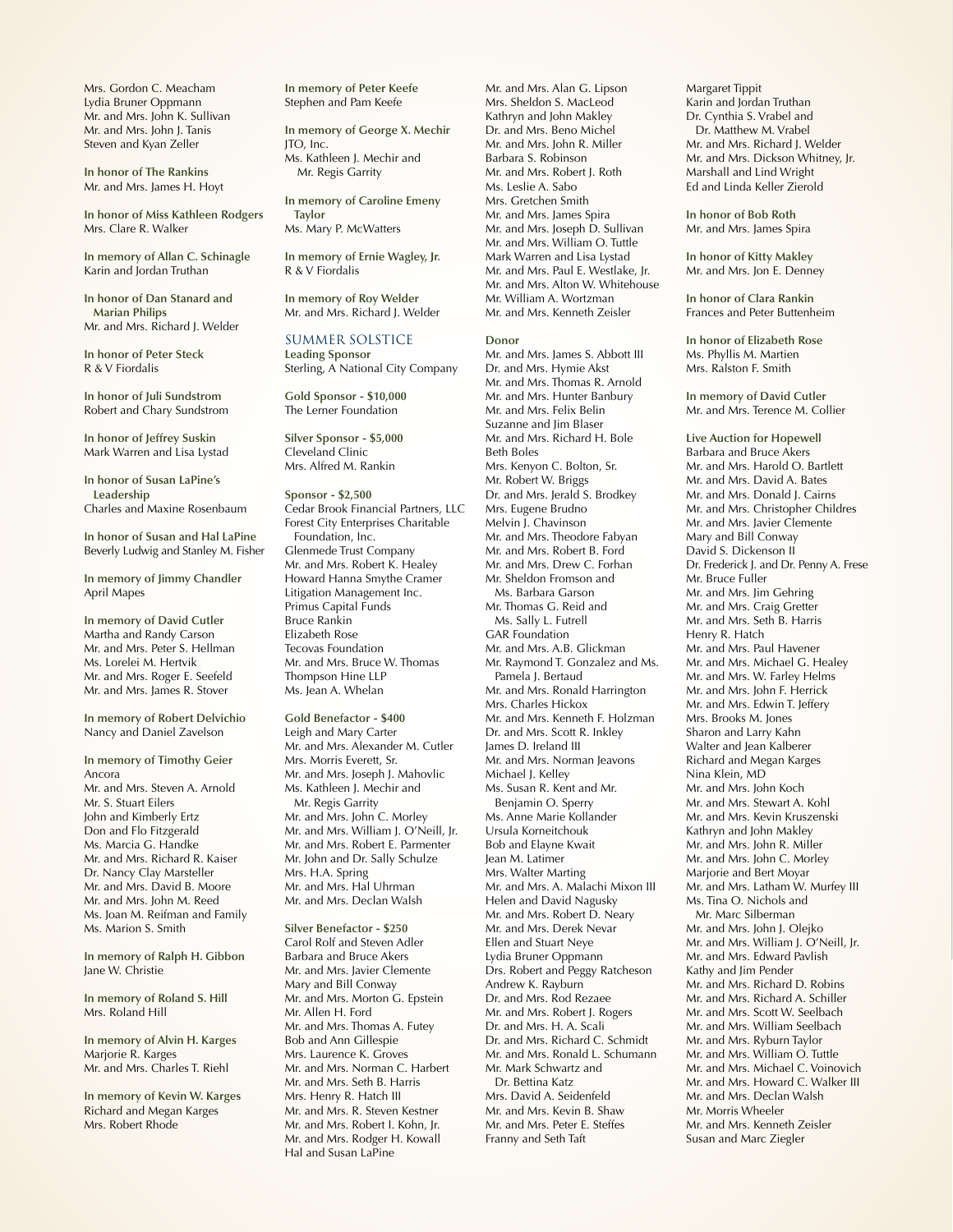*Leadership Team*

Betsie Arvin Candace Carlton Christine Cowan-Gascoigne Carol Evans

Bill Hamilton Chris Leja Leslie Mapes Rachael McLaughlin Rick Polch Rosemary Scribben Colleen Welder

*Volunteers*

Thank you to these dedicated volunteers for their donation of time and talent.

Marilou Booth Penny Buchanan April Mapes

Haley McCoy Katherine Nichols Richard Pipek Lynn Sampson-Childers